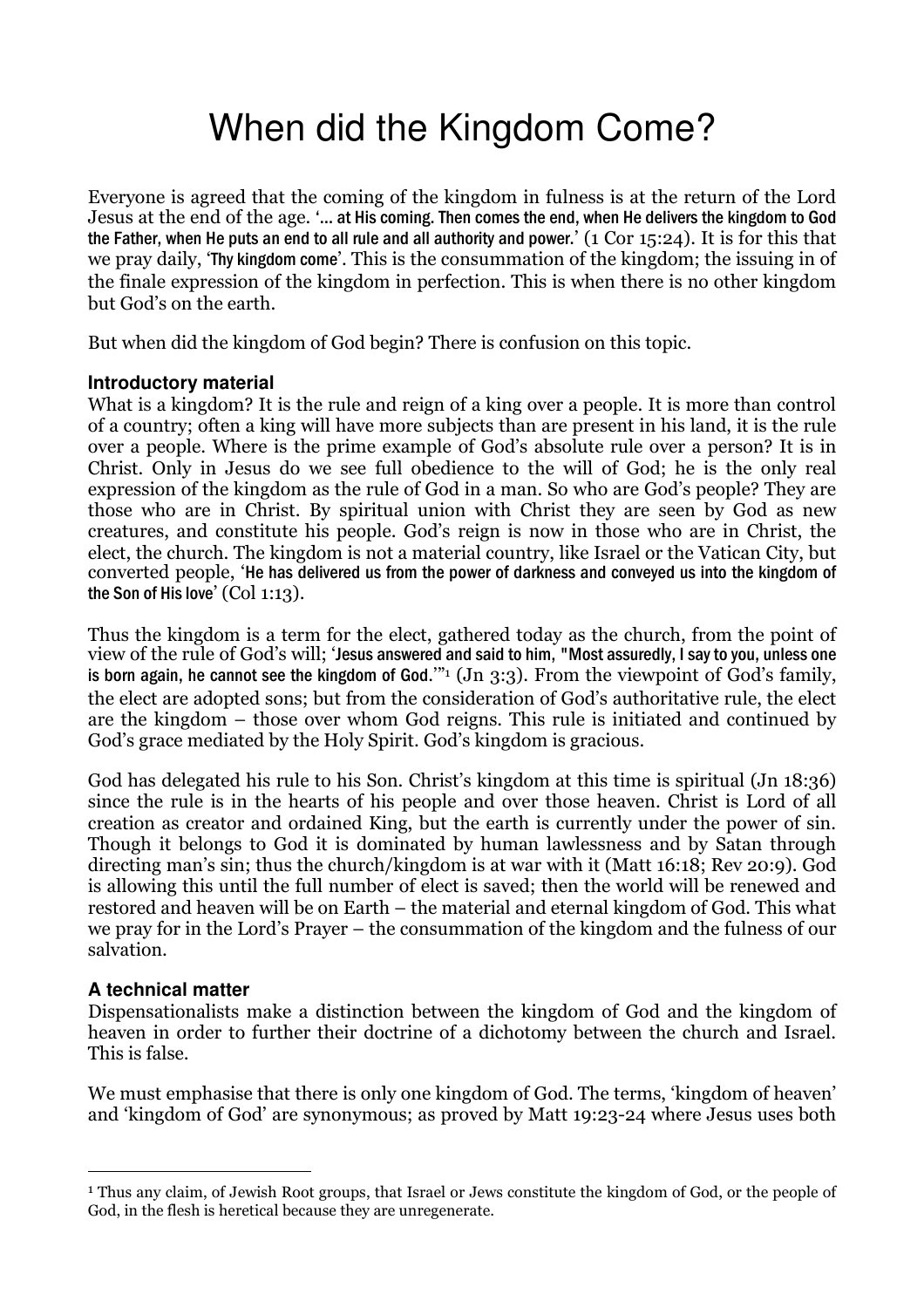terms interchangeably, and their use in Luke's parallel passages to those in Matthew (e.g. Matt 11:12-13 with Lk 16:16; Matt 10:7 with Lk 9:2; Matt 4:12,17 with Mk 1:14-15).

#### **The key issue**

 $\overline{a}$ 

The point of this paper is to show that there is a very real difference between the Christian experience in the OT and in the NT. The believers in the New Covenant have a very different experience of grace that those under the Old Covenant; this is because the kingdom was not in actual expression in the OT. God was still king, he is the creator and owns everything, but there was no expression of the kingdom in reality; it had not yet come. What existed were types of the kingdom, just as there were only types of the body of Christ and not the actual thing (in the Tabernacle and temple).

The close identification of the Old Covenant and the New Covenant is a by-product of Covenant Theology. Reformed theologians have generally, since it was adopted by the Westminster Confession, taken the Covenant Theology view, which was developed by Dutch theologians in the 100 years after Calvin, after initial developments by Bullinger. The laudable objective was to stress the unity of the OT with the NT and show that there was no contradiction. Their goal was good but their technical developments were wrong.

The result of Covenant Theology is to blur the edges of the two covenants making them one. Thus it is often said that the New Covenant is but a change of administration of the Old Covenant and a development of the non-existent Covenant of Grace; itself a development of the equally non-existent Covenant of Redemption, which is itself the answer to a non-existent Covenant of Works. None of the latter three terms are Scriptural, while the Covenant of Works contains elements that are not only unbiblical but approach blasphemy. There was also a focus on Moses in Covenant Theology rather than a focus on Abraham; the difference is very important.<sup>2</sup> However, we cannot delve deeper into a discussion of this here.<sup>3</sup>

Thus Reformed theologians, by stressing that there was no real new development in the New Covenant (except more grace and more of the Spirit) have lost a great many truths that Christ considered important; not the least being the newness of the New Covenant and the baptism of the Spirit (not the Charismatic version).<sup>4</sup>

By considering that the experience of the OT believer was essentially the same of the NT believer we make many mistakes and cannot properly understand the kingdom.

This paper will explain some of the differences and show the privileges of being in the kingdom, something that OT saints longed to see.

<sup>2</sup> Covenant Theologians fail to understand that the Mosaic Covenant (Old Covenant) was temporary and only for Israel. Thus they bring Mosaic Law upon believers as a standard for their walk instead of demonstrating that Jesus, the fulfilment of the Abrahamic promise, is the standard of righteous manhood. Mosaic Law magnifies sin to show the need for a deliverer from sin; the Abrahamic Covenant points to Christ and is the precursor of the Gospel and justification by faith.

<sup>3</sup> For more information see my paper, Error and its disciples.

<sup>4</sup> Charismatics claim that the baptism in the Spirit is a second blessing phenomenological experience based upon certain conditions (e.g. laying on of hands). This is totally unbiblical. 1 Cor 12:13 explains that the real baptism of the Spirit, promised by Jesus, was the action of the Spirit (upon Christ's command as crowned king) to change all the elect and make them spiritual people, and to them graft them into the body of Christ so that they are completely united in Christ and to each other. The sealing of the Spirit is the associated action of the Holy Spirit indwelling the elect so that God is present in the hearts of believers. Adoption (following justification) also makes the elect legal heirs with Christ as sons of God.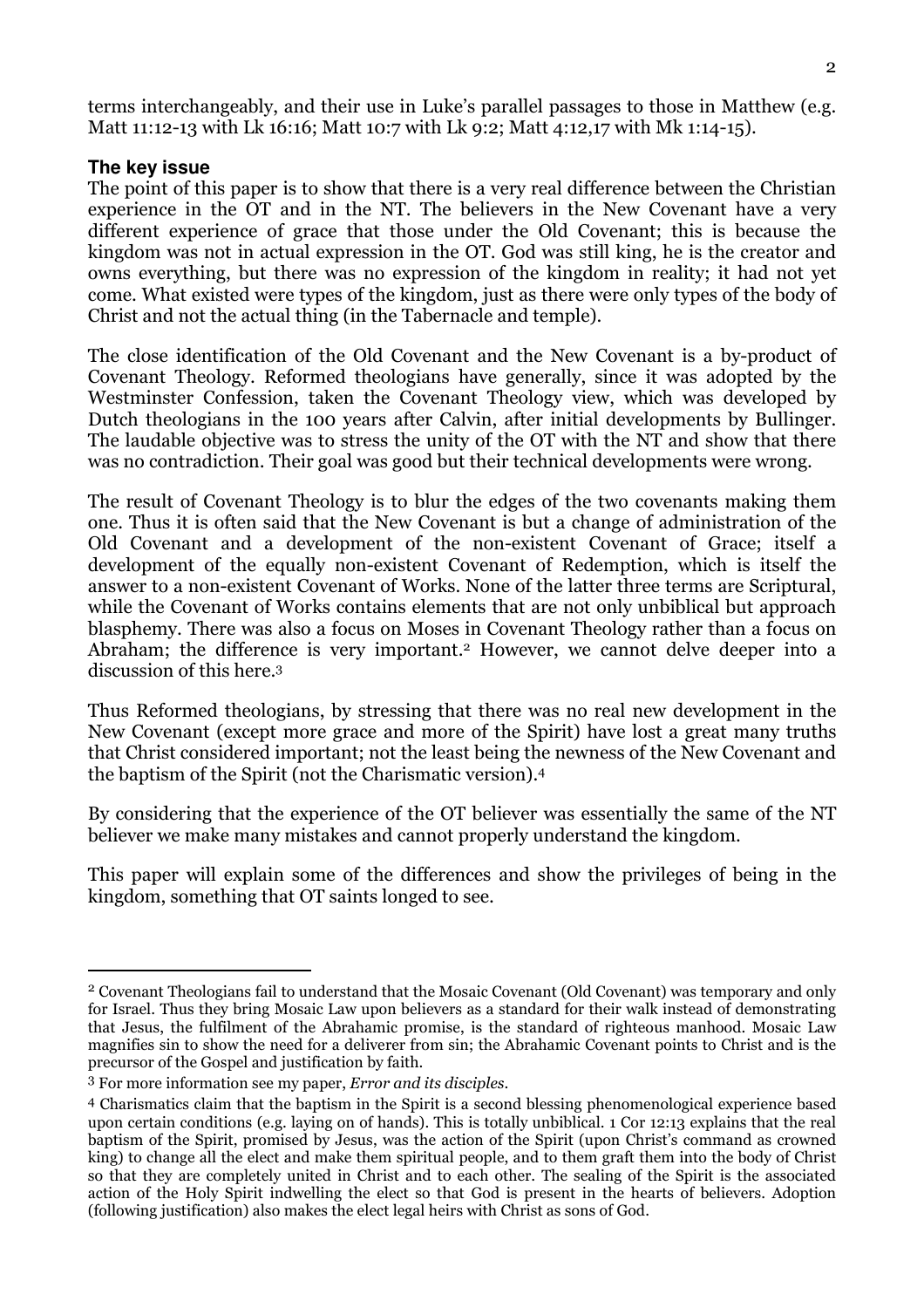#### **Why are NT saints greater than OT prophets?**

For I say to you, among those born of women there is not a greater prophet than John the Baptist; but he who is least in the kingdom of God is greater than he. L $k$  7:20

This means that there is a significant dichotomy between the expression of the Spirit in the OT and the NT. This is very important.

John was the greatest OT prophet because he was the one chosen to prepare the way for the Messiah. In a sense everything any prophet said was some sort of verbal preparation for the Messiah; but John's ministry was the one that actually made the way for the coming of Christ by drawing men to repentance and redirecting the nation to God's promises so that they were ready to receive Christ himself.

Now Jesus says that the least member of the kingdom of God is greater than John, who was the greatest prophet. This means that there is a sense in which every New Covenant saint is more gifted than Moses, David, Samuel, Isaiah and John the Baptist. In what way is this true?

It refers to the gift of the Holy Spirit.

The Holy Spirit came upon men temporarily in the OT and occasionally filled a person for a short time, usually to do an important task. Thus Bezalel was filled with the Spirit in order to do the craftsmanship required for the building of the Tabernacle (Ex 31:1-5). The filling stopped when the work stopped. [Note that the first person filled with the Spirit was filled to be involved in building the type of the body.]

In the same manner Othniel, Caleb's younger brother, warred against Cushan-Rishathaim, king of Mesopotamia, being given the ability of a general by the Spirit coming upon him (Jud 3:9-10). The same gifting was given to Gideon (Jud 6:34) and Jephthah (Jud 11:29). The most powerful 'coming upon' was in the case of Samson (Jud 14:6).

In all these cases the Spirit departed when the work was done. In the case of the Saul, the Spirit departed from him before the work was completed because he rebelled against God (1 Sam 16:14); David continued the wars of Israel.

In the OT, under the Old Covenant, no man had the Spirit permanently indwelling him. Jesus explained that this could not happen until he had ascended to God and had been crowned king over all authority as a man on the throne.

This He spoke concerning the Spirit, whom those believing in Him would receive; for the Holy Spirit was not yet *given*, because Jesus was not yet glorified. Jn 7:39

It was only when the work of redemption was complete and Jesus had ascended and his coronation taken place that he could command the Spirit to be outpoured, baptising the whole body of Christ into Christ and into the Spirit. From that moment saints could be indwelled permanently.

By this indwelling, saints have God living in them, in their purified hearts, at all times. No OT saint ever had this; he could only prophesy as the Spirit came upon him (2 Chron 15:1, 20:14; Ezek 37:1). Saints can speak for God at all times as they walk consistently in the Spirit.

Thus OT prophets understood that a new covenant, a new experience of salvation, a new form of grace would follow the work of the Messiah.

Of this salvation the prophets have inquired and searched carefully, who prophesied of the grace that would come to you, searching what, or what manner of time, the Spirit of Christ who was in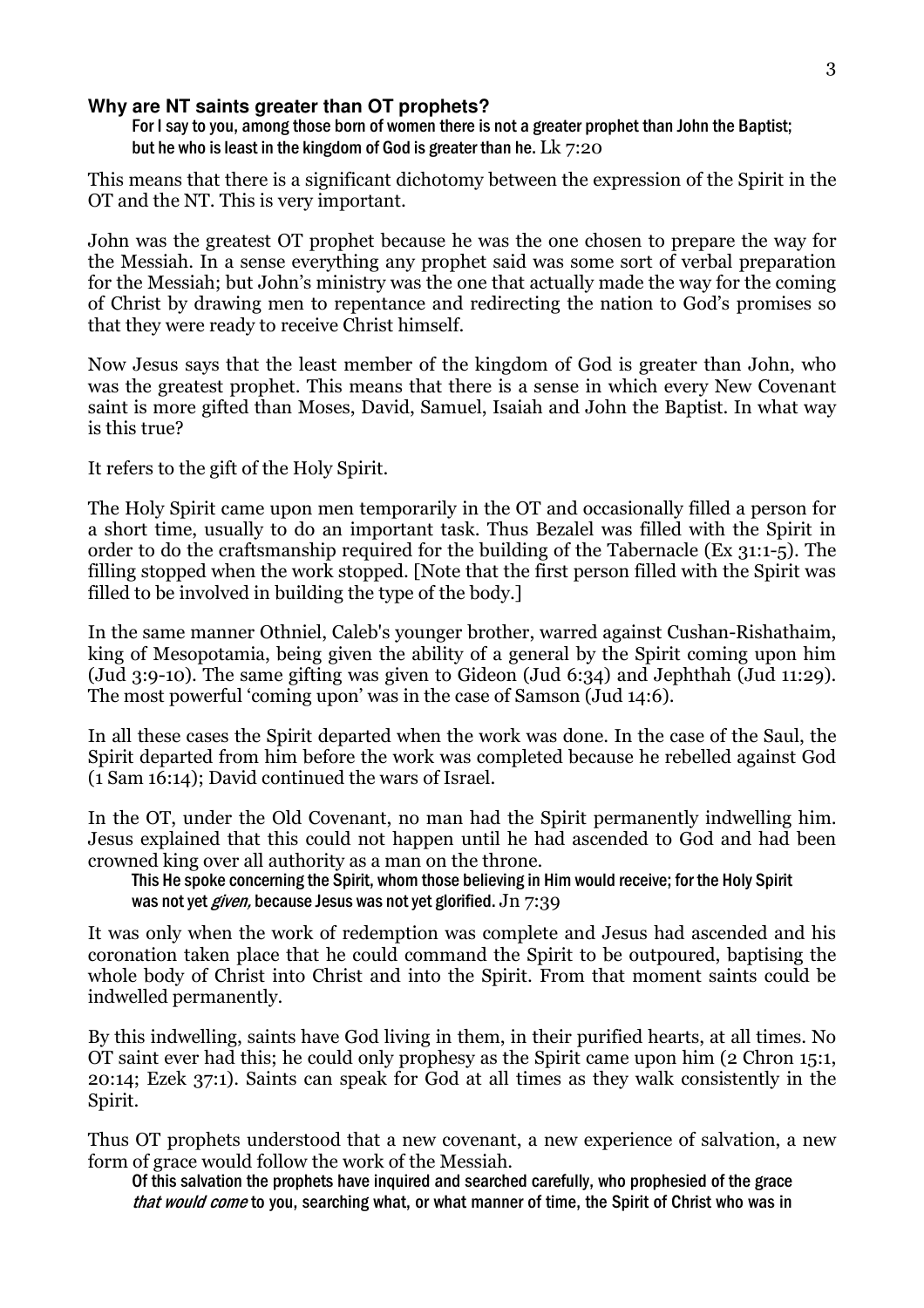them was indicating when He testified beforehand the sufferings of Christ and the glories that would follow. To them it was revealed that, not to themselves, but to us they were ministering the things which now have been reported to you through those who have preached the gospel to you by the Holy Spirit sent from heaven -- things which angels desire to look into. 1 Pt 1:10-12

# The newness of the New Covenant

Thus Paul is at great pains to explain in his letters that the New Covenant that Christ came to establish in his body meant that everything was new.

Many Reformed theologians, following a flawed Dutch, Covenant theology model, fail to emphasise the newness of the New Covenant. Instead they often state that the New Covenant is merely a new form of administration of the Old; nothing could be further from the truth.

Twelve things are denominated as 'new' in the NT, that are relative to the New Covenant; [12 is the number of covenant, divine government].

- New wine in new wineskins; typological of the New Covenant (Matt 9:17).
- A New Covenant (1 Cor 11:25).
- A new creation  $(2 \text{Cor } 5:17; \text{ Gal } 6:15)$ .
- A new man (Eph 2:15, 4:24).
- A new and living way (Heb 10:20).
- A new heavens and a new earth (2 Pt 3:13; Rev 21:1).
- A new commandment  $(1 \text{ Jn } 2:7-8; \text{ Jn } 13:34)$ .
- A new name (Rev 2:17, 3:12).
- A new Jerusalem (Rev 2:3:12, 21:2).
- A new song (Rev 5:9, 14:3).
- All things new (Rev 21:5; 2 Cor 5:17).

This massive newness that Christ brings in must denominate a separation from the Old Covenant that went before. Indeed, John's Gospel emphasises this: 'the law was given through Moses, but grace and truth came through Jesus Christ,'  $\overline{(Jn 1:17)}$ . The New Covenant of Christ brings, 'of His fullness we have all received, and grace for grace,' (Jn 1:16). This grace enables New Covenant people to tread a 'a new and living way' (Heb 10:19-20); indeed they are encouraged to come boldly in this new way (which is Christ himself, established in his blood).

Thus, unlike the minor change of administration proposed by Covenant Theologians, the change is enormous. The chief component that is different is the gift of the Holy Spirit outpoured upon all saints in Christ.

It is in respect of the outpoured Spirit, and the twelve new things, that NT saints are greater than OT saints. The kingdom of God is where the New Covenant prevails. It is where Christ is in his people.

As the kingdom was just Christ when he was on earth, now the kingdom is all the people in Christ now that he is in heaven.

The big change is that the elect people in the New Covenant are in Christ by the Spirit. That was not the case in the OT; they awaited that great change to come with the cross.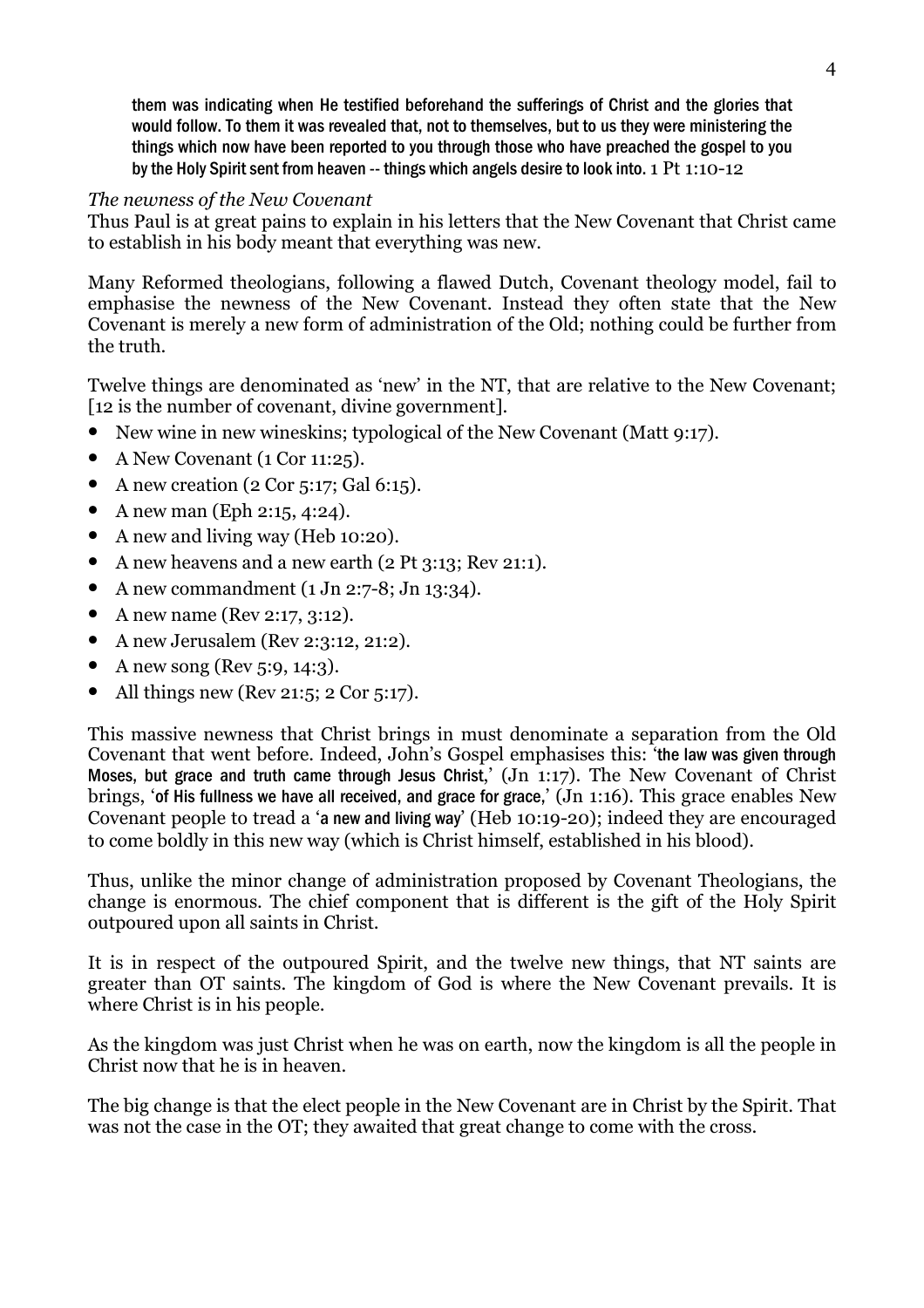#### **Knowing the Messiah**

'All things have been delivered to Me by My Father, and no one knows who the Son is except the Father, and who the Father is except the Son, and *the one* to whom the Son wills to reveal *Him.'* Then He turned to *His* disciples and said privately, 'Blessed *are* the eyes which see the things you see; for I tell you that many prophets and kings have desired to see what you see, and have not seen *it*, and to hear what you hear, and have not heard *it.*  $'$  Lk 10:22-24

Jesus is speaking here of his own life and ministry. The disciples had known the Messiah / Son of God personally and witnessed his teaching and miracles. In the OT many prophets and kings, men anointed by God to serve him, had longed to see the day of the Messiah but had not done so. These disciples, chosen by God, had been privileged to see the ministry of the Messiah. In this sense these disciples were more privileged than Moses, Samuel, Gideon, Isaiah, Jeremiah, Elijah, David, and Solomon.

An aside here is that the focus of Reformed theologians on the Old Covenant usually involves a restriction of singing only Psalms in worship. This is part of the misunderstanding about the importance of the New Covenant. Since the NT itself tells us that Christ should have the pre-eminence, and that saints should look to him, it is astounding that men claiming to be faithful to Christ forbid the saints to sing songs that name Christ himself. This alone proves that this restriction of singing is wrong.

One of the great benefits of being in the New Covenant is that saints know Jesus. They have detailed knowledge about him from the Gospels; they know his teaching from the whole of the NT; they can sing to him directly in worship and they pray to the Father in his name. The OT saints could do none of these things.

#### **Sins covered and sins remitted**

The theological word 'atonement' can be effectively summarised as, 'satisfaction for sin'. However, the root Hebrew meaning is 'cover' and in the OT sins were covered. This means that they were removed from God's eyes and hidden. The word 'atonement' appears 99 times (plus 'atone', once; 'atoned', once) in the OT but never in the NT. Thus, poetically,

You have forgiven the iniquity of your people; you have covered all their sin. Ps 85:2

You have cast all my sins behind your back. Isa 38:17

I will not remember your sins. Isa 43:25

Their sin I will remember no more. Jer 31:34

You will cast all our sins into the depths of the sea. Mic 7:19

In other words, sin was put away by faith in God's word, expressed in the ritual sacrifices, and placed somewhere where it had no effect. Yet the sins were not actually remitted and obliterated in wrath because no human being had died and paid for them at that point. The blood of animal sacrifices cannot take away sin:

'To what purpose is the multitude of your sacrifices to Me?' Says the LORD. 'I have had enough of burnt offerings of rams and the fat of fed cattle. I do not delight in the blood of bulls, Or of lambs or goats'. Isa 1:11

For it is not possible that the blood of bulls and goats could take away sins. Heb  $10:4$ 

Only when the Son of God came and took away the sins of his people were they actually remitted.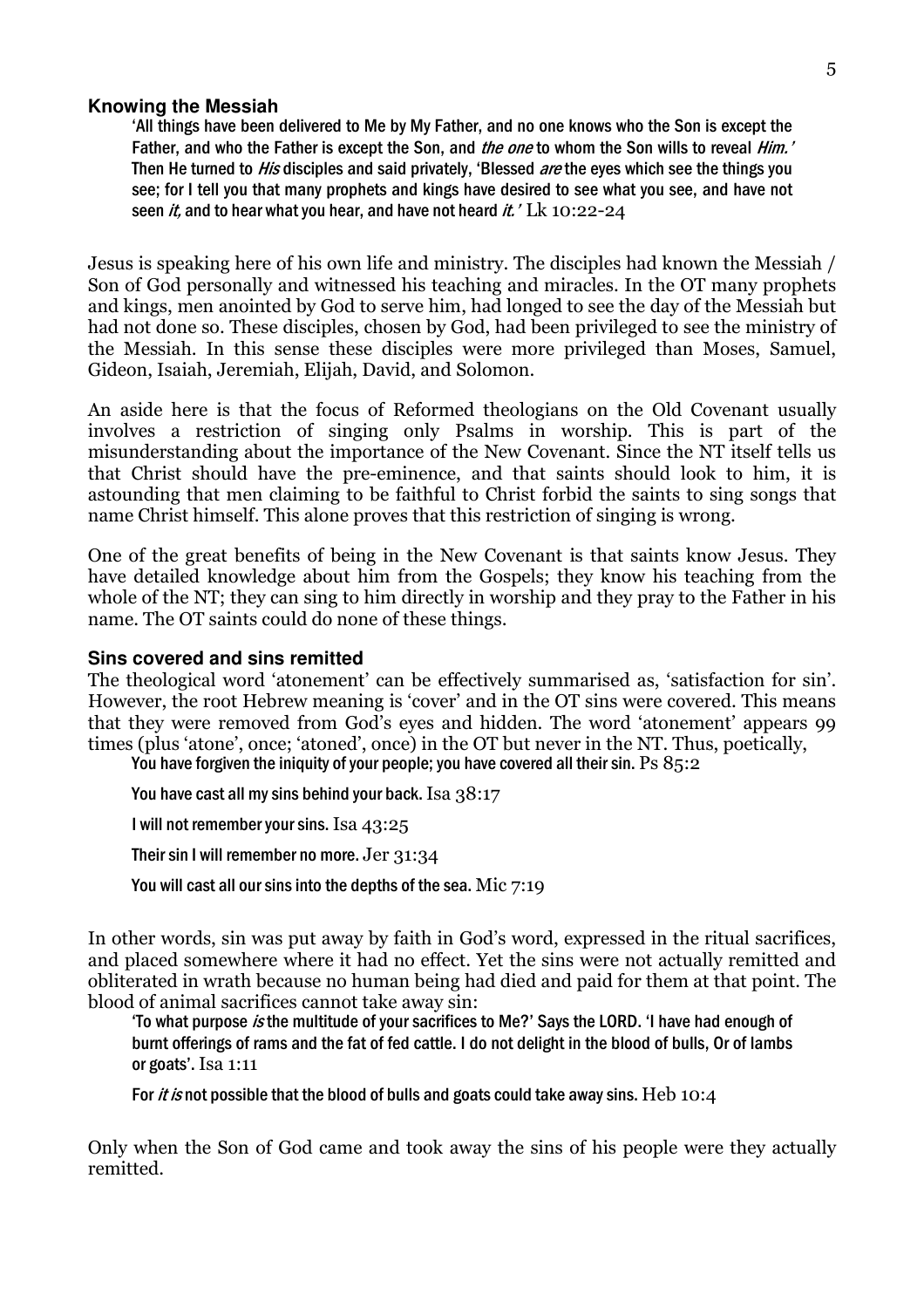Not with the blood of goats and calves, but with His own blood He entered the Most Holy Place once for all, having obtained eternal redemption. For if the blood of bulls and goats and the ashes of a heifer, sprinkling the unclean, sanctifies for the purifying of the flesh, how much more shall the blood of Christ, who through the eternal Spirit offered Himself without spot to God, cleanse your conscience from dead works to serve the living God? And for this reason He is the Mediator of the new covenant, by means of death, for the redemption of the transgressions under the first covenant, that those who are called may receive the promise of the eternal inheritance. Heb 9:12-15

Eternal redemption only came with Christ; before that was a temporary, potential redemption that awaited the appearance of Christ for its fulfilment. God's people had the acceptance of God's favour based upon faith in what would happen later.

The redemption that is in Christ Jesus, whom God set forth as a propitiation by His blood, through faith, to demonstrate His righteousness, because in His forbearance God had passed over the sins that were previously committed. Rm 3:24-25

In the OT sins were passed over, but under the New Covenant they are obliterated by the blood of Christ. The full penalty of our sins was suffered by Christ at a point in time. Before that time they were covered; after that time they were propitiated and eternal redemption brought in.

Therefore, in all things He had to be made like  $H$ is brethren, that He might be a merciful and faithful High Priest in things *pertaining* to God, to make propitiation for the sins of the people. Heb 2:17

He Himself is the propitiation for our sins.  $1 \text{ Jn } 2:2$ 

In this is love, not that we loved God, but that He loved us and sent His Son to be the propitiation for our sins. 1 Jn 4:10

Furthermore, the blood of animals, while it focused faith on God's coming deliverance, could not actually cleanse the conscience.

Both gifts and sacrifices are offered which cannot make him who performed the service perfect in regard to the conscience. Heb 9:9

For if the blood of bulls and goats and the ashes of a heifer, sprinkling the unclean, sanctifies for the purifying of the flesh, how much more shall the blood of Christ, who through the eternal Spirit offered Himself without spot to God, cleanse your conscience from dead works to serve the living God? Heb 9:13-14

But the New Covenant believer has had his conscience cleansed by the blood of Christ: Having our hearts sprinkled from an evil conscience. Heb 10:22

The Israelite could be ritually cleansed to serve God faithfully, but could never put off the old nature and walk in the Spirit.

So, the experience of the saints under the Old Covenant, while satisfactory for their dispensation, was not the same as experienced by those under the New Covenant. NT saints know the fulness of eternal redemption and the removal of sins, permanently, by the blood of Christ.

# **Looking forward to the kingdom**

By faith Abraham ... waited for the city which has foundations, whose builder and maker is God. Heb 11:8-10

Abraham knew the Gospel and saw Christ (Jn 8:56; Gal 3:8). In fact, the Gospel hope is only the fulfilment of God's covenant promise to Abraham reaching all nations.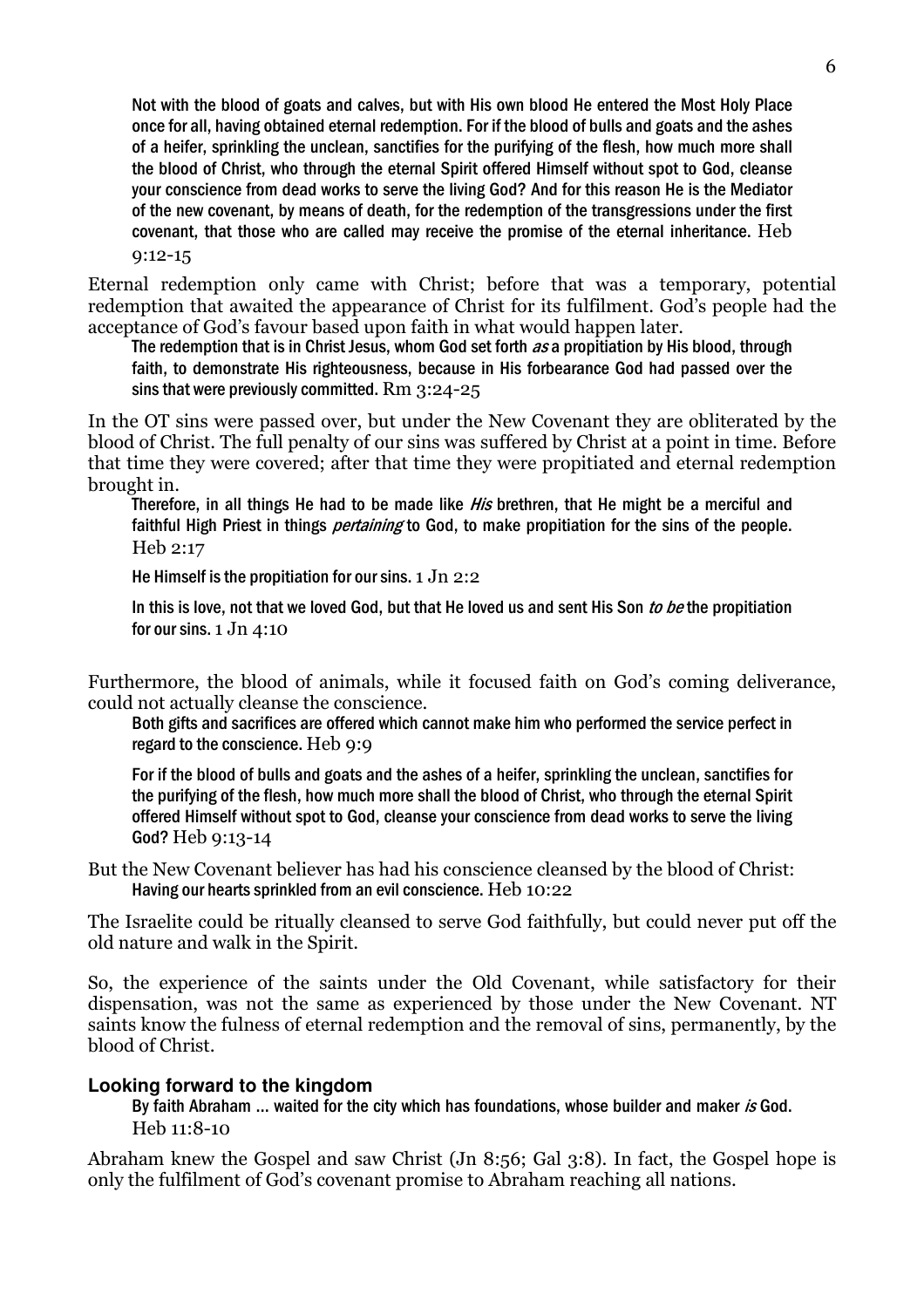As a recipient of the Gospel, Abraham looked forward to the kingdom. He was fully aware that the kingdom was not going to be experienced on this fleshly earth today, but was for a future dispensation when heaven was on earth. This explains some of Abraham's actions.

For instance, Abraham let Lot choose the best lands. Now Lot was not sent out of Ur by God, was not chosen by God and from his loins cam two of Israel's enemies.5 But Abraham cared nothing for this world and let his nephew have the best lands. He understood that the fulness of God's promise to him was not in this world but in the next; he awaited the resurrection:

By faith Abraham obeyed when he was called to go out to the place which he would receive as an inheritance. And he went out, not knowing where he was going. By faith he dwelt in the land of promise as in a foreign country, dwelling in tents with Isaac and Jacob, the heirs with him of the same promise; for he waited for the city which has foundations, whose builder and maker is God. Heb 11:8-10

If Abraham thought that God's promise of being the king of many nations was for this earth, he would have built a city instead of living in tents. This was the mistake his father made. Terah was also not called by God<sup>6</sup> but Abraham convinced him to leave Ur. Indeed, Abraham had to learn to do without his father to accomplish God's promise and that was why he had to wait until his father died.

Now Terah was grief stricken by the loss of his other son, Haran, and thus when he was still in Chaldea (having left Ur), he built a city and named it Haran after his son.7 Terah did not see what Abraham saw regarding the resurrection.

So Abraham had no earthly, material inheritance on this earth, 'And God gave him no inheritance in it, not even enough to set his foot on,' (Acts 7:5); yet God had promised that he would be the father of many nations. Abraham looked to the heavenly city and not an earthly one. He knew that the kingdom was of heaven and not earth; of the future and not the present.

# **Tasting the kingdom after the ascension**

I tell you truly, there are some standing here who shall not taste death till they see the kingdom of God. Lk 9:27

This means that the kingdom of God was not seen in its full expression at that time. Jesus' ministry was a taste of what the kingdom was but it would not be a full expression of the kingdom until it involved men. During Jesus' ministry the kingdom was Christ alone and he modelled what the kingdom would mean when expanded to include the elect.

Here Jesus explains that this expansion of the kingdom to the whole church would come during the lifetime of men present at that time. This is what happened when the Holy Spirit was poured out upon the church at Pentecost not long afterwards.

# **The birth of the kingdom foretold**

And the fourth kingdom shall be as strong as iron, inasmuch as iron breaks in pieces and shatters everything; and like iron that crushes, *that kingdom* will break in pieces and crush all the others. Whereas you saw the feet and toes, partly of potter's clay and partly of iron, the kingdom shall be divided; yet the strength of the iron shall be in it, just as you saw the iron mixed with ceramic clay. And as the toes of the feet were partly of iron and partly of clay, so the kingdom shall be partly

 $\overline{a}$  $_5$  'Thus both the daughters of Lot were with child by their father. The firstborn bore a son and called his name Moab; he is the father of the Moabites to this day. And the younger, she also bore a son and called his name Ben-Ammi; he is the father of the people of Ammon to this day' Gen 19:36-38.

<sup>6</sup> Acts 7:3.

<sup>7</sup> Gen 11:26-32; Acts 7:2-5.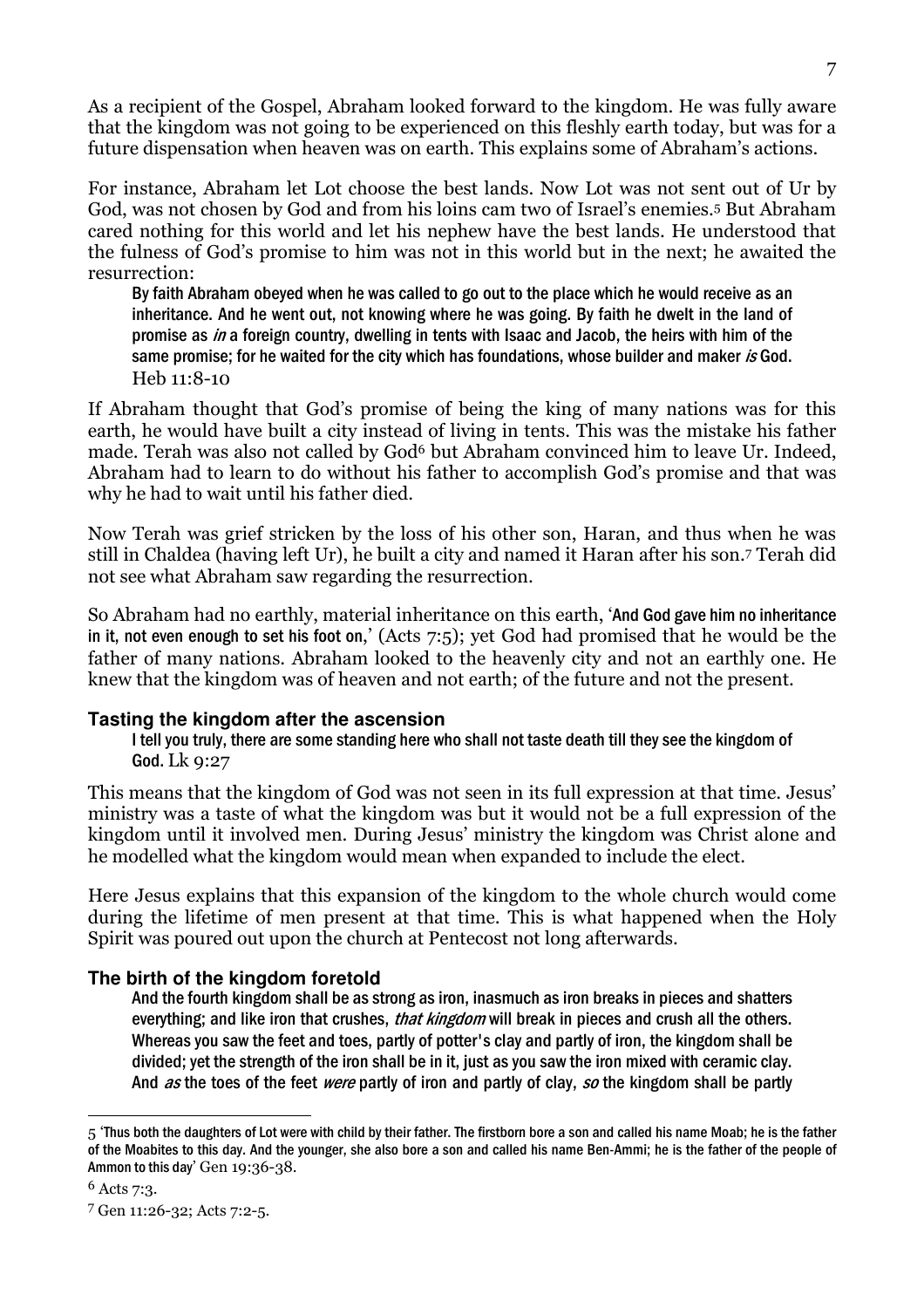strong and partly fragile. As you saw iron mixed with ceramic clay, they will mingle with the seed of men; but they will not adhere to one another, just as iron does not mix with clay. And in the days of these kings the God of heaven will set up a kingdom which shall never be destroyed; and the kingdom shall not be left to other people; it shall break in pieces and consume all these kingdoms, and it shall stand forever. Dan 2:40-44

The fourth kingdom of the vision that Daniel is interpreting is the Roman Empire, which overtook those that went before, particularly the Greek (Macedonian) Empire that preceded it. The iron and clay speaks of the division inherent within this empire.

It is said that it was in the days of these kings (Roman Emperors) that the God of heaven would set up a kingdom that shall never be destroyed. This, of course, is the kingdom established by Christ, which began in the days of Emperor Augustus.

Thus prophecy was correctly fulfilled, but it also tells us the period when the kingdom is 'set up'. Therefore, the kingdom of God was established during the Roman Empire at the time of Christ.

It is important to understand that Jesus' teaching about the 'kingdom' relates to the establishment of the genuine rule of God in men that is spiritual, righteous and eternal in character. That is, a body of people in which God rules absolutely and perfectly. This could only appear when Christ had brought both redemption from sin and had given the gift of the Holy Spirit to indwell saints. This is the reason why there is no mention of the 'Kingdom of God' in the OT.

Yet the OT is full of references to the rule of God (see next). The key characteristic of the OT is the all-embracing rule of the sovereign Lord. There is no abstract notion of a human spiritual kingdom,<sup>8</sup> rather a focus upon the absolute sovereignty of Yahweh. Any notions about an eternal kingdom had to do with the rule of God from heaven, commanding the affairs of men.9 The point of NT teaching about 'kingdom' is heaven experienced on earth.

# **Jesus tells us when the kingdom began – with his ministry**

The law and the prophets were until John. Since that time the kingdom of God has been preached. and everyone is pressing into it. Lk 16:16

The concepts of the 'Kingdom of God' or 'the Kingdom of Heaven' are not found in the OT; those phrases do not appear in the English translation in the OT at all.

In the OT we have the truth that God rules all, and that he therefore rules in the kingdom of men:

The LORD reigns; let the earth rejoice. Ps 97:1

Heaven rules. Dan 4:26

 $\overline{a}$ 

The Most High ... His kingdom *is* from generation to generation. All the inhabitants of the earth *are* reputed as nothing; He does according to His will in the army of heaven and *among* the

<sup>8</sup> Though there are many references to the Jewish monarchy as a human kingdom.

<sup>9</sup> There is an irony here. Charismatics, who make much of the concept of 'kingdom', are mostly stuck in Old Covenant forms (e.g. mediatorial leaders [apostles and prophets], loud instrumental music, big gatherings in a large building, formal prophetic ministry, seeking miracles etc. Yet the Old Covenant life had no real concept of the kingdom of God on earth but centred on God's sovereign rule from heaven. Charismatic theology is an absolute mess. It takes the concept of the New Covenant kingdom and applies it with Old Covenant, dead, fleshly forms. In doing so it also denies God's sovereignty, placing the focus on authoritarian men. [See later: 'A practical effect of this'.]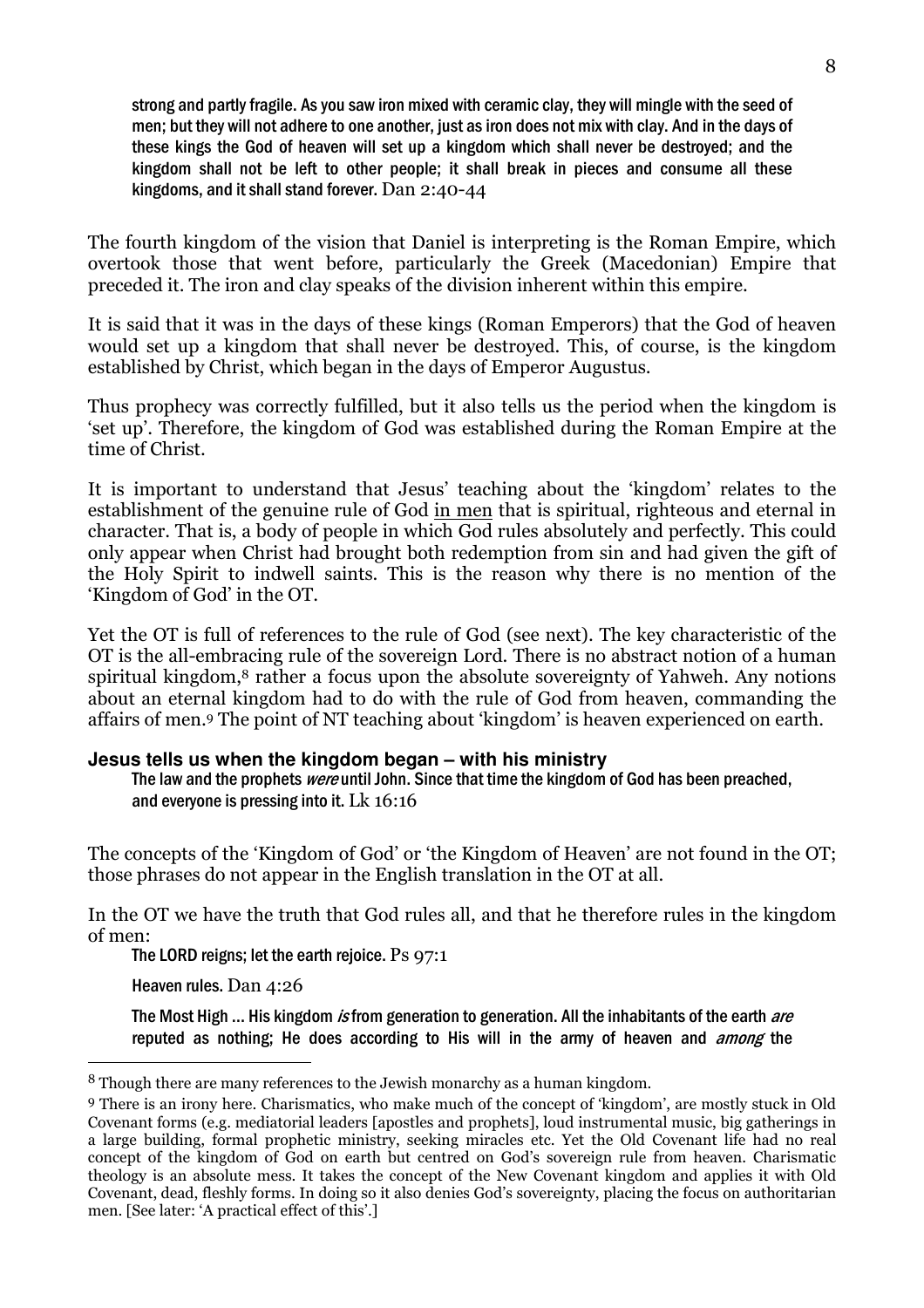inhabitants of the earth. No one can restrain His hand Or say to Him, 'What have You done?' Dan 4:34-35

The Most High God rules in the kingdom of men, and appoints over it whomever He chooses. Dan 5:21

The Kingdom of Israel was a mere type, not the real thing; a shadow of what was truly to come. As Israel had a human king, so God in human form would also have an earthly monarchy in Christ. The king of Israel was merely a delegated authority representing God's kingship over a small country; but even this was not performed righteously and the monarchy failed. The country apostatised from God over and over again. This was to demonstrate that man cannot inherit the kingdom, only the Son of God can.

Thus, in the OT we see God as king, ruling over the earth. Israel is a small type of God's rule where his law is supposed to be performed and his will done, alone amongst a world full of sinners and rebels; but Israel failed. There was never a genuine kingdom of God in operation in the OT where God's will was performed righteously. Entrance to the kingdom was only by righteousness ('For I say to you, that unless your righteousness exceeds the righteousness of the scribes and Pharisees, you will by no means enter the kingdom of heaven', Matt 5:20).

The preaching of the real kingdom of God, where there is a human expression of the will of God in a redeemed people in Christ, could only begin with the incarnation and ministry of the Messiah. Even the Jews of the time realised that the kingdom of God would only arrive with the Messiah (Lk 17:20, 19:11).

Thus Jesus said that in his ministry the kingdom has come near to people (Lk 10:9, 11, 11:20). It began when John's ministry had finished paving the way for the Messiah. John is the end of the OT dispensation and Jesus is the beginning of the new. The kingdom is only associated with the New Covenant that Christ brings in with his death, resurrection, ascension and glorification. Only in Christ is the kingdom fulfilled and only those in Christ are part of the kingdom.

The portal to the kingdom is resurrection. Christ inherited all the promises of the OT (especially those given to Abraham) as a result of resurrection as a man; many of these regarded kingship and the sceptre. It is only after Christ died to cleanse the elect and give them eternal life that they could participate in both the Spirit and his kingdom. The kingdom is only available to those who are born again, regenerated by the power of Christ's Spirit.

This is another reason why the kingdom could not be experienced until Christ came; entrance required resurrection, sharing in the resurrection of Christ.

#### **The kingdom is internal not external**

Now when He was asked by the Pharisees when the kingdom of God would come, He answered them and said, 'The kingdom of God does not come with observation; nor will they say, "See here!" or "See there!" For indeed, the kingdom of God is within you.' Lk 17:20-21

Observation of external laws does not constitute the kingdom; thus religious observance of the Mosaic Law by Jews did not mean that the kingdom was actually in existence in Israel. It was not, except in typological form. Note that this also means that those Dispensational ideas of a future kingdom of heaven in a millennium, based upon Jewishness and Jewish religious observance of the law is a fallacy.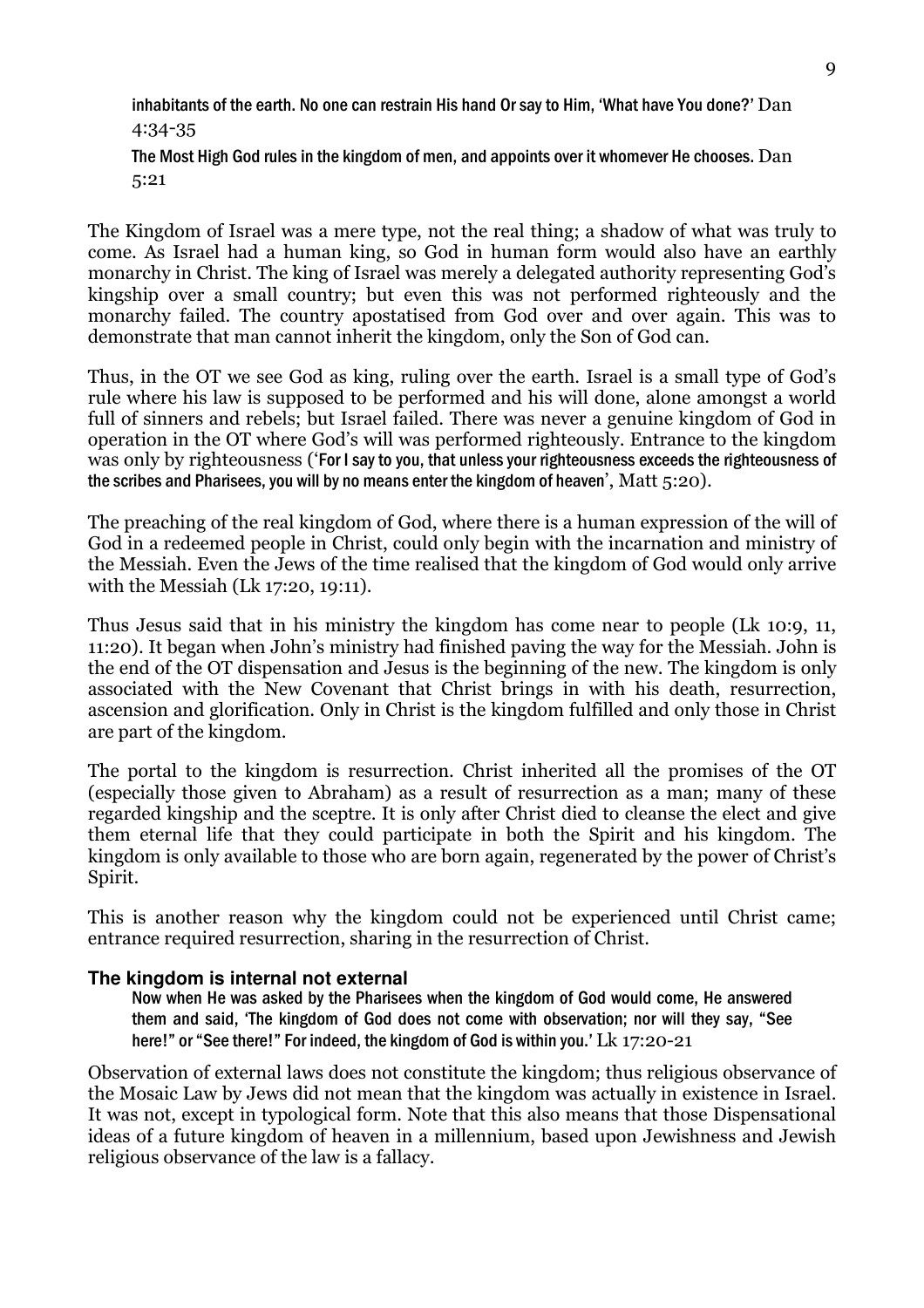Jesus explains that the kingdom is internal; it is 'within you'. Now some explain this away by suggesting that entos means 'among' instead of within; but this is not tenable.10 The fine, late exegete, George Beasley-Murray, made the point that most lexicons (except Bauer) only recognise one meaning for entos ('within') and that such has been the interpretation in the church for centuries and is reflected in most of the early versions.<sup>11</sup>

Now this verse has been used by mystics for centuries, and is also purloined by modern cults (such as Transcendental Meditation), to teach subjective introspection in any man (diving deep to find 'God' within); but this is not what Jesus is teaching. As we have already seen, the kingdom is Christ and it only appears in people who have been regenerated and filled with the Spirit to that they can perfectly obey God in the new man. The rule of God is only seen in those who obey God's law and this is only possible in Christ by the Spirit. Human fleshly attempts to fulfil the law fail miserably, but those in Christ can fulfil the Law of Christ by the Spirit.

In Paul's terminology it is, 'the kingdom of God is not eating and drinking, but righteousness and peace and joy in the Holy Spirit,' (Rm 14:17). The kingdom does not come by religious observance, such as by eating certain foods and only drinking certain beverages. No, it comes through righteousness, which arises from a prior work of the Spirit.

The kingdom is the reign of Christ within a believer so that he manifests this perfect rule of God in his life. This is the precursor of the perfect rule of God over the whole earth at the end.

#### **Christians have come into the kingdom and share in its initial benefits**

But you have come to Mount Zion and to the city of the living God, the heavenly Jerusalem, to an innumerable company of angels, to the general assembly and church of the firstborn who are registered in heaven, to God the Judge of all, to the spirits of just men made perfect, to Jesus the Mediator of the new covenant, and to the blood of sprinkling that speaks better things than *that*  $of$  Abel. See that you do not refuse Him who speaks. For if they did not escape who refused Him who spoke on earth, much more *shall we not escape* if we turn away from Him who *speaks* from heaven, whose voice then shook the earth; but now He has promised, saying, "Yet once more I shake not only the earth, but also heaven." Now this, "Yet once more," indicates the removal of those things that are being shaken, as of things that are made, that the things which cannot be shaken may remain. Therefore, since we are receiving a kingdom which cannot be shaken, let us have grace, by which we may serve God acceptably with reverence and godly fear. Heb 12:22-28

The Jerusalem above is free, which is the mother of us all. Gal 4:26

For through Him we both have access by one Spirit to the Father. Now, therefore, you are no longer strangers and foreigners, but fellow citizens with the saints and members of the household of

 $\overline{a}$ 10 'Within you' 'is the obvious, and, as I think, the necessary meaning of entos. The examples cited of the use of entos in Xenophon and Plato where entos means "among" do not bear that out when investigated. Field (Ot. Norv.) "contends that there is no clear instance of entos in the sense of among" (Bruce), and rightly so. What Jesus says to the Pharisees is that they, as others, are to look for the kingdom of God within themselves, not in outward displays and supernatural manifestations. It is not a localised display "Here" or "There." It is in this sense that in Lu 11:20 Jesus spoke of the kingdom of God as "come upon you", speaking to Pharisees. The only other instance of entos in the N.T. (Mt 23:26) necessarily means "within" ("the inside of the cup").' Robertson's Word Pictures.

<sup>11</sup> Beasley-Murray; Jesus and the Kingdom of God, Eerdmans/Paternoster, p101; though he twists this later (p102, 'within man's reach and power to enter'). I differ from my late friend here in that he restricts the kingdom to an eschatological event of the rule of God on earth and dismisses a prior event of the immanence of God in the human spirit (p101). I maintain that it means both. The kingdom in the believer is this prototype and earnest of the kingdom that will be consummated at the end in the whole earth.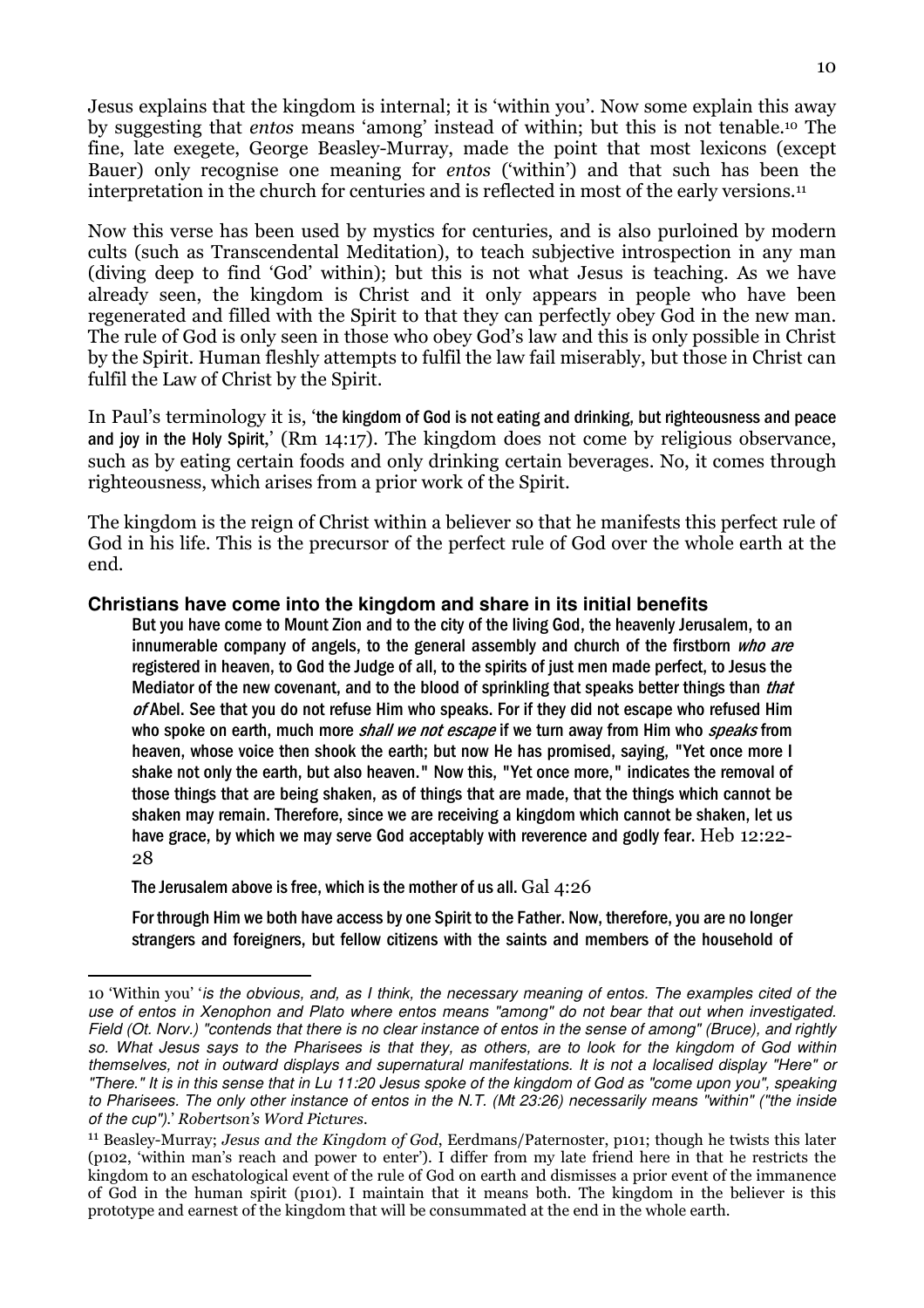God, having been built on the foundation of the apostles and prophets, Jesus Christ Himself being the chief corner*stone*, in whom the whole building, being joined together, grows into a holy temple in the Lord, in whom you also are being built together for a dwelling place of God in the Spirit. Eph 2:18-22

In our current experience there is a 'now and not yet' character to kingdom living. We have the potential of the kingdom but not the fulness (see next point). This is why all Charismatic claims to fulness of kingdom expression (in supposed miracles) are false. The material benefits of the kingdom come later.

However, we are now citizens of God's kingdom. We do not wait for heaven to be a citizen, we are one now because we are in Christ. The kingdom is filled with resurrected people and though we do not have a resurrected body, we have a resurrected spirit, which qualifies us to be a citizen of heaven. We are not foreigners to the kingdom, we are really in the kingdom as citizens. Our citizenship is in Christ – who is the kingdom.

Thus we have come to Mt. Zion, to the heavenly Jerusalem. The church is in Christ, the Firstborn, and is registered as a citizen in heaven. Jesus is the Mediator of a new covenant, and those who are in the covenant are also in the kingdom. Covenant life is kingdom life. Those in grace are also citizens of heaven.

The corollary is also true. Those who are not in grace, not in the covenant, not in Christ, cannot be in the kingdom. No human being is in the kingdom. No earthly nation is in the kingdom.

#### **Yet Christians also seek the consummation of the kingdom at the end**

Jesus answered, 'My kingdom is not of this world. If My kingdom were of this world, My servants would fight, so that I should not be delivered to the Jews; but now My kingdom is not from here.' Jn 18:36

For here we have no continuing city, but we seek the one to come. Heb 13:14

In My Father's house are many mansions; if *it were* not so, I would have told you. I go to prepare a place for you. And if I go and prepare a place for you, I will come again and receive you to Myself; that where I am, *there* you may be also,  $Jn$  14:2-3

For our citizenship is in heaven, from which we also eagerly wait for the Saviour, the Lord Jesus Christ. Phil 3:20

Then I, John, saw the holy city, New Jerusalem, coming down out of heaven from God, prepared as a bride adorned for her husband. And I heard a loud voice from heaven saying, 'Behold, the tabernacle of God is with men, and He will dwell with them, and they shall be His people. God Himself will be with them *and be* their God.' Rev 21:2-3

The kingdom of God is not earthly, fleshly or material and cannot be consummated in this world today. All claims that the kingdom is here in fulness are false, as are the claims of a future, earthly, millennial, Jewish kingdom. The kingdom cannot be fully manifested in a material world.

The reason why the kingdom is here in part is because heaven is here in part. Grace is glory begun and so those who are in Christ share in heavenly benefits in their spirit, in the new man. Thus some spiritual aspects of the kingdom are present in believers, but not in any material sense.

Thus fellowship with God, abiding in Christ, walking in the Spirit, knowing justification and adoption, receiving the benefits of redemption, growing in grace, knowing the mind of God – these are all spiritual aspects of kingdom life which we can enjoy in this world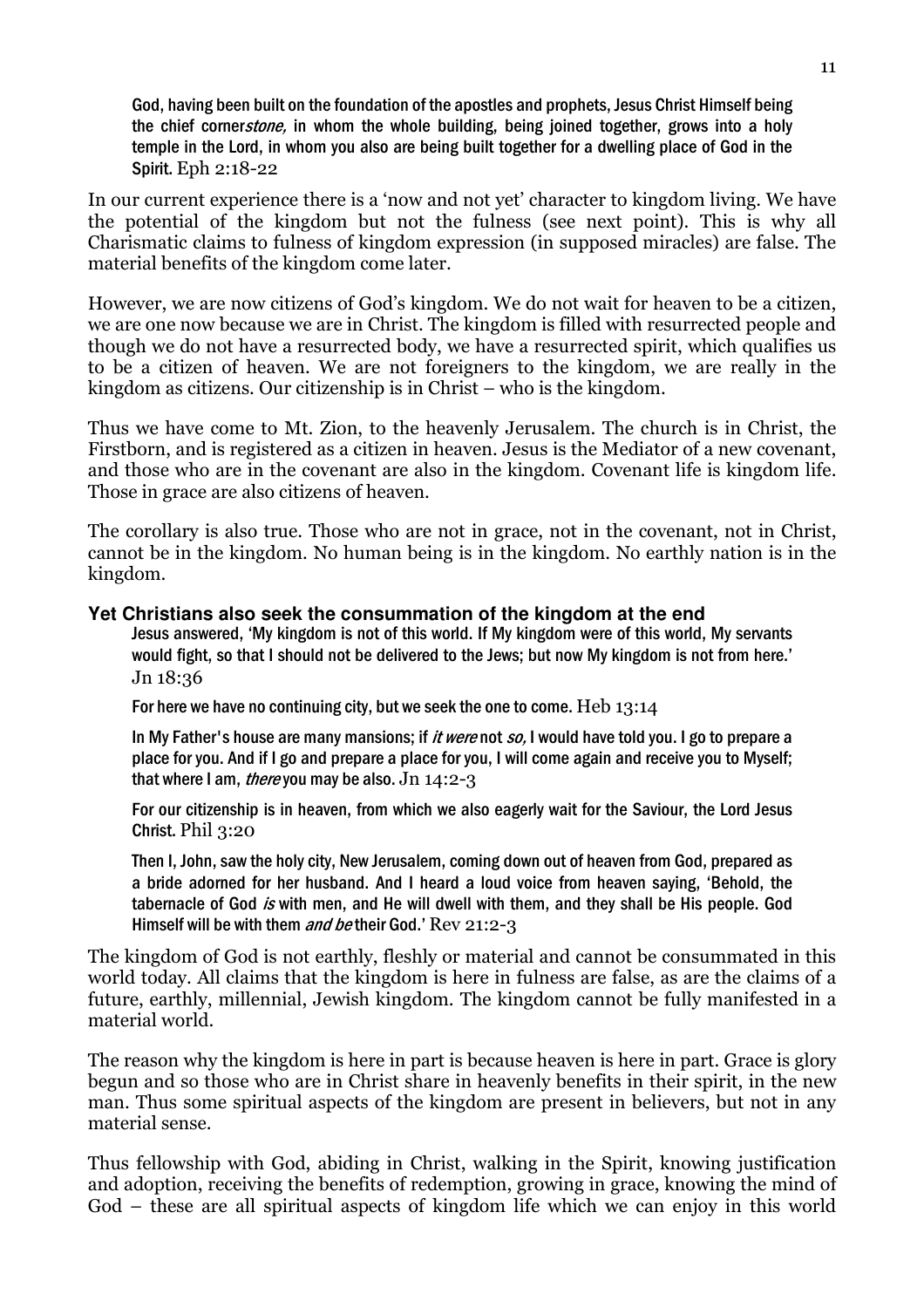because they are not material. However, material benefits of the kingdom (such as freedom from sin, everlasting life) can only be fully known when heaven and earth are the same after the Day of Judgment.

The fulness of the kingdom is when God dwells with man physically in the new world where heaven and earth are one. Revelation 21 pictures this symbolically. This occurs after the return of Christ to take his own out of this world, which will then be burned up and restored to perfection.

So, with Christ the kingdom came into this world spiritually. It was in Christ alone. After the resurrection and ascension, the indwelling of the Spirit enabled believers to be part of the kingdom, which resides in the spiritual man. But only after the end does the kingdom come in material form when God dwells with redeemed men on earth and the whole earth is the city of God.

#### **Salvation is revealed at the end**

Salvation belongs to those in the kingdom. The kingdom is a realm of salvation. Those who obey the rule of God are the ones that God has saved.

Now salvation is something experienced by all Christians; every believer can claim to have been saved. But the conception of salvation held by many Christians is far too small. It comprehends glory and Christ-likeness, and these will not be fully experienced until the end. Matthew Henry said that, '*grace is glory begun*', and so it is; we have a taste of future glory. However, we will not fully experience that glory until the Second Coming and even then we will only begin to understand the early stages of salvation. As Paul said, 'Eye has not seen, nor ear heard, nor have entered into the heart of man the things which God has prepared for those who love Him,' (1 Cor 2:9).

Peter also explained that the full revelation of salvation is in the future:

Blessed *be* the God and Father of our Lord Jesus Christ, who according to His abundant mercy has begotten us again to a living hope through the resurrection of Jesus Christ from the dead, to an inheritance incorruptible and undefiled and that does not fade away, reserved in heaven for you, who are kept by the power of God through faith for salvation ready to be revealed in the last time. 1 Pt 1:3-5

Salvation is 'reserved in heaven' for us; it is fully 'revealed' at the end. What we know now is only; a taste of the fulness of salvation. Salvation is an inheritance (in Christ) that is undefiled, awaiting us in heaven. Thus grace is to be brought to us at the revelation of Christ at the Second Coming.

Therefore gird up the loins of your mind, be sober, and rest *your* hope fully upon the grace that is to be brought to you at the revelation of Jesus Christ. 1 Pt 1:13

Now we know much about grace already, but there is a large part of grace that is yet to be experienced. For a start, we cannot know the fulness of grace and salvation without a new material body that is glorious and holy.

So, salvation is a part of the kingdom and the fulness of salvation is only experienced at the end .

# **The kingdom taken away from Israel**

Therefore I say to you, the kingdom of God will be taken from you and given to a nation bearing the fruits of it. And whoever falls on this stone will be broken; but on whomever it falls, it will grind him to powder. Matt 21:43-44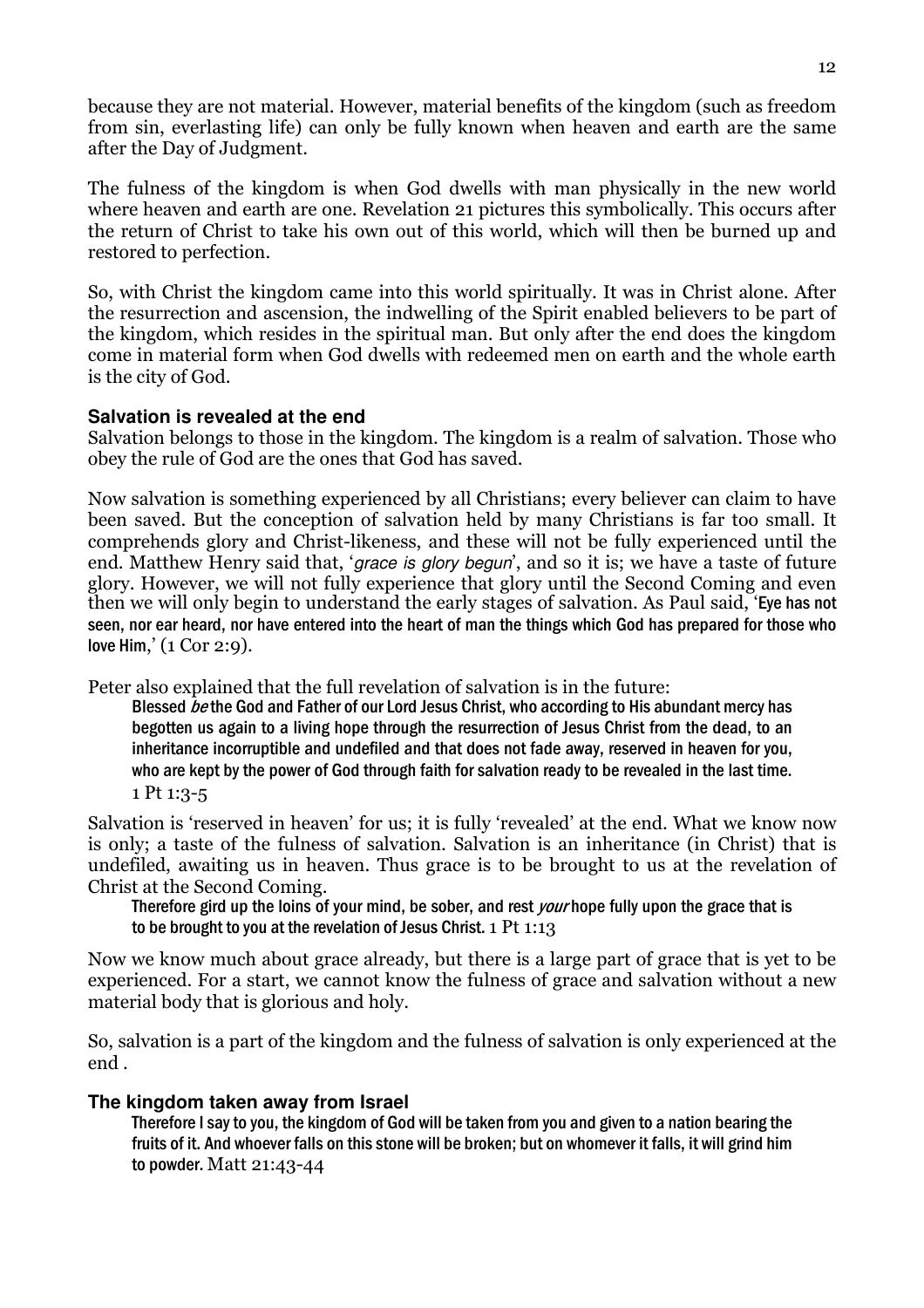One repercussion of the proper expression of the kingdom being in Christ alone (and thus the church in Christ) is that there is no longer any fleshly expression of God's kingdom in Israel. The kingdom was never meant to be solely Jewish but open to all nations<sup>12</sup> and in the body of Christ this universalism prevails. Any focusing upon the Kingdom as being strictly Jewish is a grave sin and a serious error.<sup>13</sup>

To make this absolutely clear, the Lord himself says that the kingdom would be taken from Jews and given to others (the elect in Christ). The kingdom in Israel was only typical, being centred in the monarchy as a type of Christ's royal power, but even this would now be taken away. As all the types vanish when the anti-type (Christ) comes,14 so the kingdom is cancelled as being in any way Jewish, even just as a type.

#### **A practical effect of this**

The realm of the OT was based upon external things in the saint's relationship with God. Thus fellowship with God was mediated by priests performing sacrifices to cleanse the way of sinners to fellowship with God. But the expression of God's mind to saints was also external; such as casting lots or the Urim and Thummim. This was often mediated by prophets or angels, but sometimes by subjective things like dreams and visions. Signs, wonders and miracles were also widely used by God to draw people's attention to something important.

All these things were characteristic of the Old Covenant<sup>15</sup> and OT dispensation. Thus people could expect to hear absolute words from a known prophet, or see a vision, or meet an angel. These methods were used because the saints of God did not have the Holy Spirit indwelling them. God was symbolically in their midst in the Tabernacle or temple, but was not dwelling in their hearts. The very presence of the external things that symbolised God's presence (the Ark, the temple, the Tabernacle) existed because God was not yet in the hearts of people.

Under the New Covenant, and as a result of the baptism of the Spirit (which placed all the elect into Christ) and the sealing of the Spirit (which caused the Spirit to indwell saints), the whole Trinity now resided in the hearts of men.

For it is the God who commanded light to shine out of darkness, who has shone in our hearts to give the light of the knowledge of the glory of God in the face of Jesus Christ.  $2 \text{ Cor } 4:6$ 

That Christ may dwell in your hearts through faith. Eph 3:17

You are an epistle of Christ, ministered by us, written not with ink but by the Spirit of the living God, not on tablets of stone but on tablets of flesh, *that is*, of the heart, 2 Cor 3:3

God has sent forth the Spirit of His Son into your hearts. Gal 4:6

As God has said: 'I will dwell in them and walk among *them.* I will be their God, and they shall be My people'. 2 Cor 6:16

Sanctify the Lord God in your hearts. 1 Pt 3:15

 $\overline{a}$ 

<sup>12</sup> Gen 17:4-6, 'As for Me, behold, My covenant is with you, and you shall be a father of many nations. No longer shall your name be called Abram, but your name shall be Abraham; for I have made you a father of many nations. I will make you exceedingly fruitful; and I will make nations of you, and kings shall come from you.'

<sup>13</sup> As in Dispensationalism and Jewish Root theology.

<sup>14</sup> Thus there is no need of sacrifices, High Priest or a physical temple since Christ is the fulness of all that these types pointed to.

<sup>15</sup> The Old Covenant period began with Moses on Sinai. The Patriarchal period was different.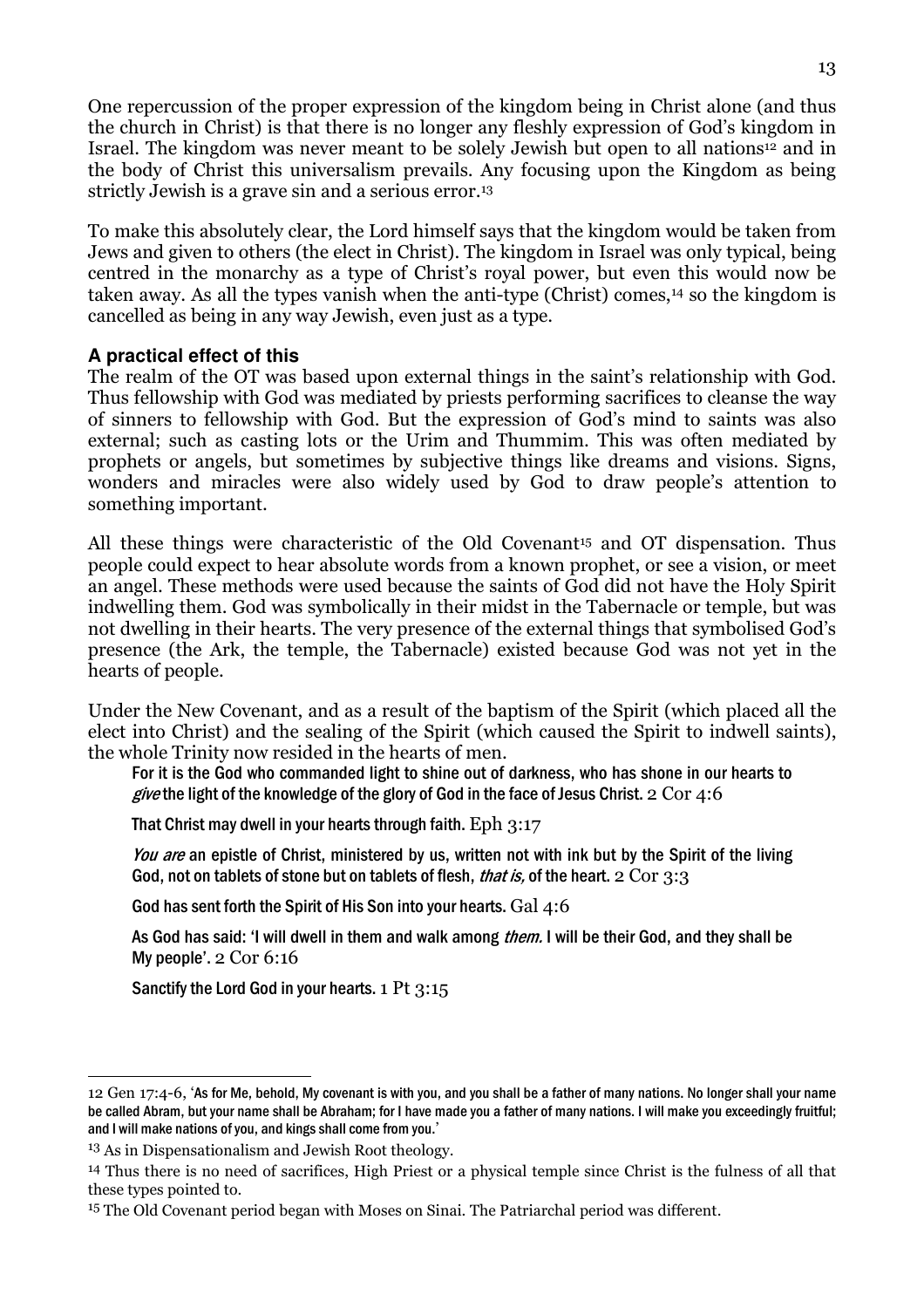This is vitally important to understand and act upon. God dwells in his saints without any intermediary. It is for this reason that all saints are priests and kings before God and need no intermediary:

For *there is* one God and one Mediator between God and men, *the* Man Christ Jesus. 1 Tim 2:5

But you *are* a chosen generation, a royal priesthood, a holy nation, His own special people, that you may proclaim the praises of Him who called you out of darkness into His marvellous light. 1 Pt 2:9

And has made us kings and priests to His God and Father. Rev 1:6

Now this means that most of the practices in the established churches, and particularly Charismatic churches, are false. For instance:

Any leader who sets himself up as a mediator between God and the saints is a liar and a charlatan. This indeed is a serious sin and a blasphemy. Thus all popes, archbishops, bishops, priests, vicars, and so on, are false ministries. But also all Charismatic apostles and prophets that claim to hear from God and interpret it to the people are equally false.

It also means that all the hopes and aspirations of Charismatics for their signs and wonders ministries are false. That age has gone for something better. All those seeking visions, dreams, or seeking to be an OT type of authoritarian prophet, plus all those focused on signs and miracles, are stuck in the Old Covenant. Equally, all those hoping to meet angels.

We do not need these sorts of communications from heaven if we actually have the Trinity already living within us! What is wrong with people that seek these sensational but defunct things of the flesh?

The staggering problem today is that people are not truly seeking God but are seeking to stimulate the flesh. The want the excitement of some external, flashy sign but can't be bothered to learn about God directly.

The way we communicate and learn from God is personal. We do this by fellowshipping with God daily in our quiet times; learning from his word and praying for his help to understand it. There is no need of an angel, a vision or a prophet when we have God's own thoughts in Scripture, and his Spirit to lead us into all truth.

Why would Christians seek something less than God when they can fellowship with God?

It is noteworthy that it is in the very circles, that seek signs, wonders and prophecy, that there is very little real studying of Scripture. Most people in these circles do not even know what the real Gospel is. I have met people who have been stuck in such churches for 40 years and only learned what the Gospel really is when they left and started ardently studying Scripture. Shame on leaders who preside over such false churches.

# **Conclusion**

In the OT God's elect lived in types of the kingdom of God, such as the kingdom ruled by David; but the kingdom of God came formally with the incarnation of Christ. With Jesus a man lived on earth who fully obeyed God and was thus the only representative of the kingdom. Christ is, essentially, the kingdom.

However, after the ascension of Christ, the Holy Spirit was outpoured on the church as the Lord commanded, at his coronation as king, and all the elect were placed into the body of